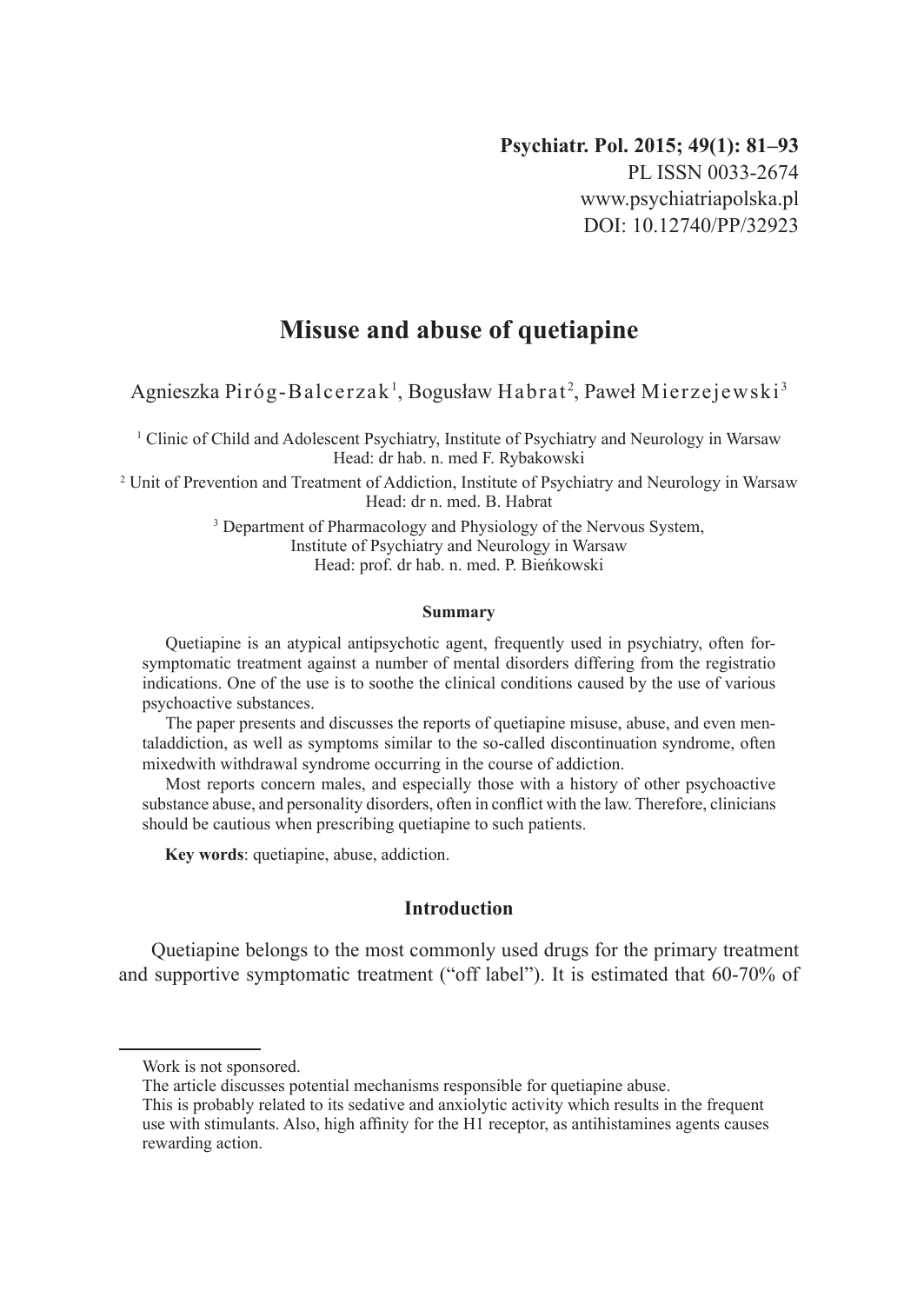patients treated with quetiapine receives that drug for indications other than for which it is registered [1-3]. Very often quetiapine is used in the treatment of various disorders due to psychoactive substance use, including the treatment of affective and psychotic disorders associated with comorbid abuse or addiction to them [4, 5].

Misuse, abuse and dependence (psychological) of quetiapine.

Although many studies have shown a positive effect of quetiapine on the various conditions associated with substance use, there have been many reports of misuse, abuse, psychological addiction, and even addiction (dependence).

Most often reported cases are in the concepts of misuse, abuse and psychological dependence.

The cases of misuse, abuse, and specially dependence of other than quetiapine antipsychotic drugs are much rarer**.** In a specific population of 429 addicted to psychoactive substances American patients, 17% have used a variety of atypical antipsychotic drugs illegally or for non-medical purposes**.** Among these, the most popular was quetiapine (96%); other antipsychotics were rarely used: olanzapine (28%), risperidone (20%), aripiprazole (20%). In most cases, these drugs have been used to cope with withdrawal symptoms or to increase the effectiveness of alcohol or other substances, and not as a "leading" substance [6]. In populations other than addicted persons abuse the antipsychotics other than quetiapine is very rare.

#### Misuse

Cases of intranasal or intravenous administration of quetiapine in tablets for oral intake were described.

Pierre et al. [7] were the first to describe the behavior of prisoners who received quetiapine both orally and nasally inhaling powdered tablets. They reported that this way of use is more hypnotic and allows to quickly obtain sedation and anxiolytic effect. In one of the prisons 30% of inmates simulated psychotic symptoms (auditory hallucinations, paranoid delusions) to swindle quetiapine [7].

The case of 28-year-old woman suffering from schizoaffective disorder and personality disorders, who used various psychoactive substances and alcohol was described. She accumulated quetiapine tablets during hospitalizations and then she received them intranasally in the form of powder. She stated this increased sedative effect of the drug [8].

Hussain et al. [8] published a report of a 34-year-old women who were repeatedly sentenced to imprisonment for possession of illegal substances. She was diagnosed with borderline personality and the dependence of many psychoactive substances and also with two depressive episodes in the past. Because of sleep disorders, impaired impulse control, irritability and depressed mood she received 600 mg of quetiapine in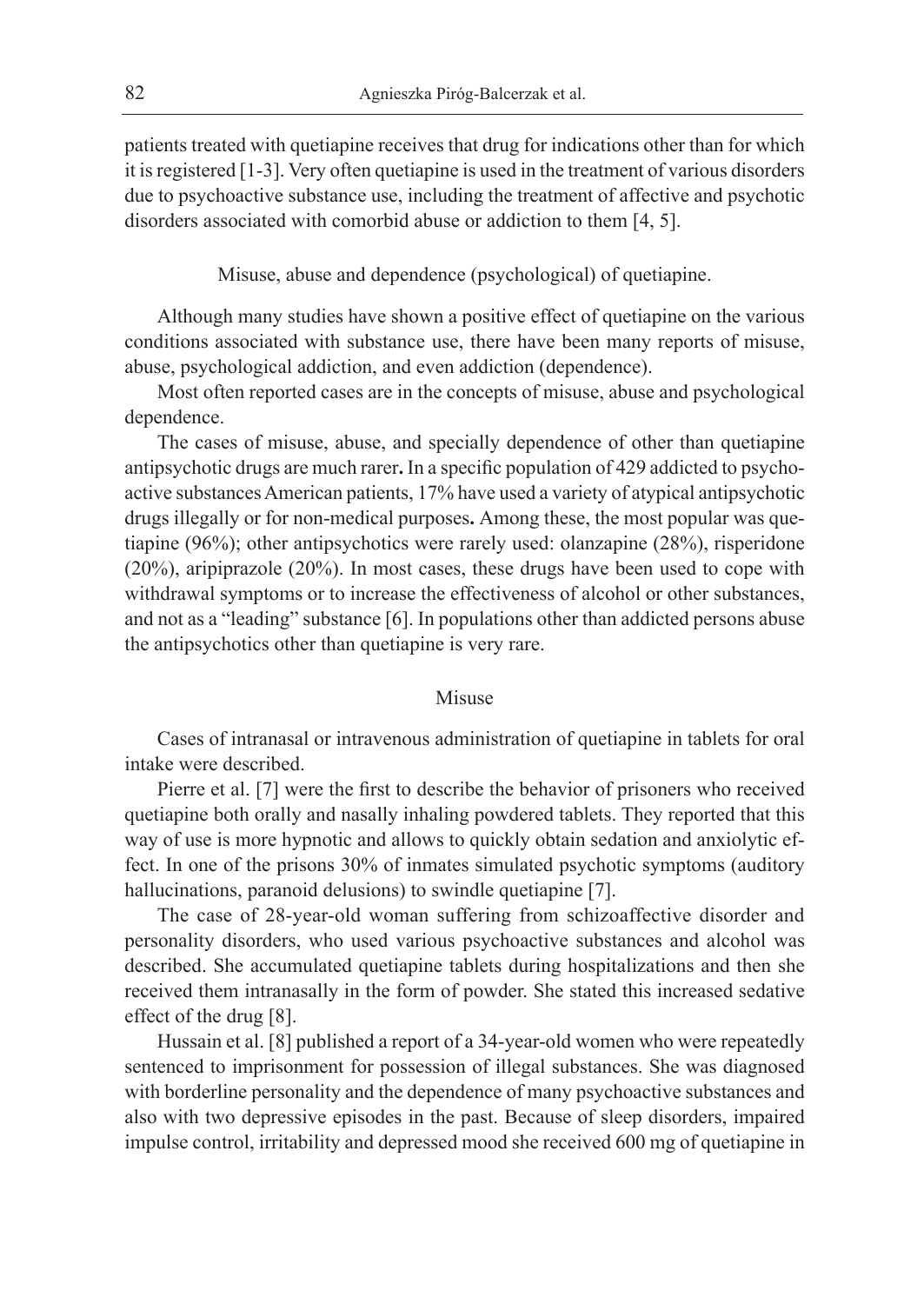the evenings. Once she had dissolved tablets in water, boiled it and filtred through the cotton wool, and then injected this preparation intravenously. She fell asleep before she could remove a syringe from a vein. Then she described that she "experienced the best sleep in her life". She had no more impressions or experiences. Earlier the same patient experimented with intranasal use of quetiapine [9].

In addition, the cases of using quetiapine in combination with other psychoactive substances, such as cocaine, cannabinoles or opioids, mainly in order to intensify the sedative and anxiolytic effect were reported. Such mixtures are administrated in a different ways: orally, intranasally or intravenously. Quetiapine applied intranasally or intravenously probably acts faster than the one taken orally, although there is no studies concerning this subject. During such an administration the hepatic metabolism is skipped and a higher dose of the drug quickly gets to the CNS. For this reason, this way of administration may be preferred by abusers.

Waters and Joshi [10] presented the case of a 33-year-old man dependent on a number of psychoactive substances (cocaine, heroin, alcohol, benzodiazepines), who stole his wife's quetiapine, crushed it, combined with cocaine and water, warmed it and filtred through cotton wool into a syringe and took it intravenously. Combination of quetiapine and cocaine resulted in the expected hallucinogenic effect, he argued.

Evren et al [11] reported a case of a 32-year-old man addicted to heroin, marijuana, benzodiazepines and alcohol, suffering from epilepsy, which was treated with: diazepam, valproic acid, lamotrigine and drugs used in withdrawal syndrome. Because he complained about sleep disturbance mirtazapine was added, but he constantly insisted on quetiapine receiving. After discharge from the hospital he powdered and nasaly took quetiapine. He extorted the drug from another patient [10].

Another unique way of taking quetiapine is its smoking. A case of a patient, who preferred marijuana, but used other substances was described. He inhaled crashed tablets of quetiapine mixed with an ounce of marijuana 1-2 times weekly [12].

Inciardi et al. [13] described the case of a person who was taking 4 tablets "Seroquel" (quetiapine), 3 tablets of "Lilly" (olanzapine), and 2 tablets of "Bars" (2 mg alprazolam), alcohol, marijuana, cocaine at the same time to experience the "perfect night".

In addition to case reports also the paper from Canada was published where74 participants of methadone program were asked the questions [14]. It was found that 80% of respondents at least once in their lives have used quetiapine, for 37% it was prescribed, 21% were using it without medical recommendations, and 42% were taking medication for both the medical recommendations, and from illegal sources. 75% manifested at least one form of misuse of the drug, mainly using the quetiapine with another psychoactive substance (28%), two people (4%) reported using it to interact with methadone obtained in program and next two people (4%) have used it intranasally. Half of the participants of substitute treatment had contact with quetiapine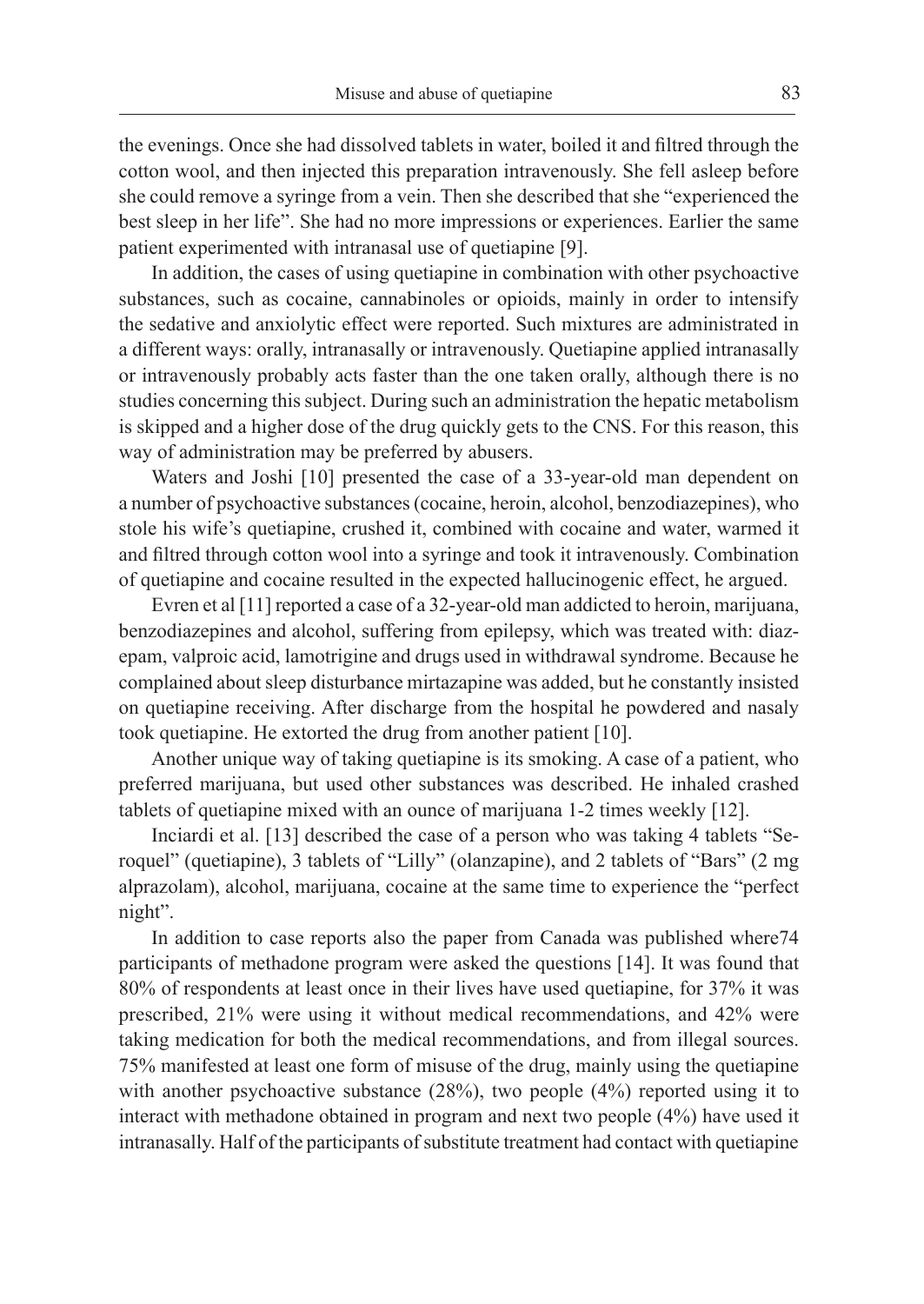before and half after the therapy has started. Abusing of sedative- hypnotic drugs before the program increased the risk of misuse of quetiapine more than eight times. This phenomenon was not observed in case of prior use of other substances. The reasons for prescribing quetiapine in this group were mainly sleep inducing or anxiolytic effect (87%), positive effect in withdrawal syndrome (7%) and treating psychosis or bipolar disorder (4%).

#### Quetiapine abuse

The first case of abuse of quetiapine was described in 2008 [15]. 100 mg/d of quetiapine was prescribed to 48-year-old man addicted to alcohol and benzodiazepines for 15 years. After a few weeks he increased by himself the daily dose to 1000 mg. He took it with clonazepam sometimes, claiming that clonazepam itself is a poor anxiolytic and has a limited impact on mood disorders and irrability, but taken with quetiapine gives " perfect results"*.* He also noticed that quetiapine increases the sedative effect of clonazepam.

Evren et al described two patients abused quetiapine [11]. The first of them was addicted to many substances and received risperidone, diazepam, analgetics and other medicines to relieve withdrawal syndrome*.* He reported extrapyramidal symptoms so risperidone was changed to 300 mg of quetiapine. The drug was changed once again to 200 mg of chlorpromazine because of persisting sleep disorders. The patient, however, insisted on the treatment with quetiapine. In his mediacal history there was a note that he previously had demanded quetiapine. The second patient was addicted to heroin and other substances. He was treated with 600 mg of quetiapine because of sleep disorders. After discharge, he constantly demanded higher doses of quetiapine although there was no psychotic symptoms.

Three more cases of quetiapine abuse were published in study of Reeves and Brister [16].

The first case was a 49-year-old man with alcohol dependence, misusing alprazolam and diazepam. He was sentenced to prison were the withdrawal of these substance had started. So he started to buy quetiapine from inmates, knowing that it has a positive effects on sleep and cannot be detected in the routine urine tests. Soon he was receiving 800 mg of quetiapine per day, and in the days when he could not get it, he reported sleep disturbances, irritability, anxiety, headaches. He insisted on the implementation of 400 mg/d of quetiapine per day [16].

The second case was a 23-year-old man hospitalized because of the addiction to benzodiazepines. Detoxification was started with lorazepam**,** but the patient constantly insisted on giving him a quetiapine**,** because he'd heard that the drug reducies the severity of symptoms. The patient began to steal quetiapine from his girlfriend suffreing from schizophrenia and from other patients using this drug. He received quetiapine when he could not get benzodiazepines, or was anxious. He was receiving 1000-1200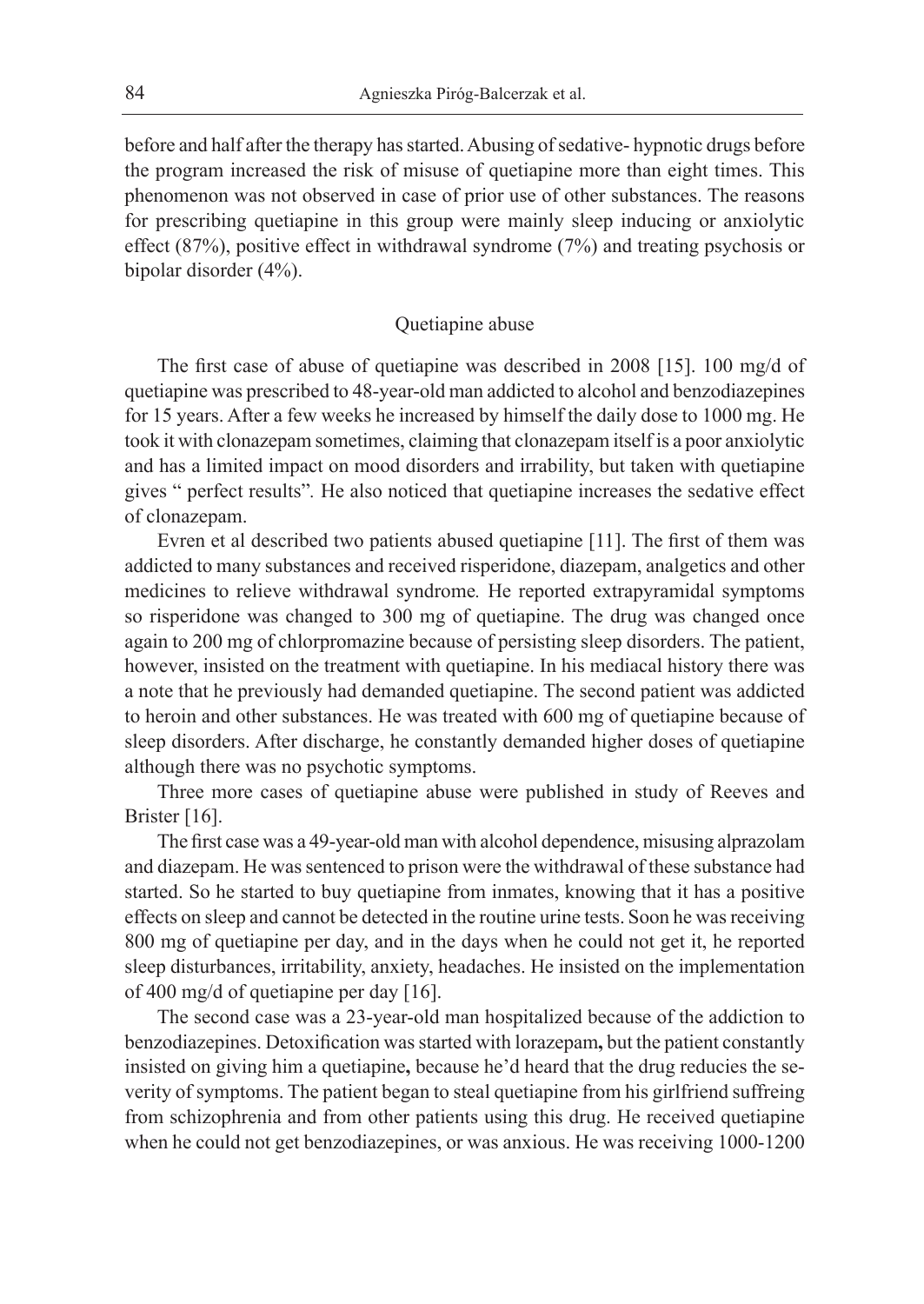mg quetiapine per dose, up to 2400 mg daily. He said 200-300 mg of quetiapine had the same effect as 1 mg of clonazepam [16].

The next described case was a 39-year-old man suffering from bipolar disorder. He was treated with quetiapine 400 mg/day. He came to the hospital claiming intensification of manic symptoms and insisting on increasing the daily dose of quetiapine to 800 mg/d. He admitted that the previously prescribed dose he received in a short time. The treatment was changed to aripiprazole, but the patient constantly demanded previous drug [16].

Another similar report comes from the Netherlands [17]. Two men were addicted to alcohol, one of them also to cocaine and the second one to marijuana, both were diagnosed with borderline personality disorder and increased the prescribed dose of quetiapine from 200 mg/d to 800 mg/d by themselves.

Fisher and Boggs [18] reported a single case of a man addicted to alcohol and with gambling problem. He received the treatment with quetiapine and then he increased the daily doses by himself (the maximum dose was not specified in the publication). Contrary to his expectations, the large doses of quetiapine resulted in irritability and insomnia: he felt only sleepy so he increased the dose of quetiapine to obtain a soporific effect.

## Addictive using of quetiapine (psychological dependence)

In the literature, the cases of people addicted to quetiapine are also described (psychological dependence)*.* Murphy et al. [19] presented a case of a 29-year-old man who came to the emergency room claiming that he suffered from schizophrenia and was treated with quetiapine. He asked for a prescription for this drug. He was admitted to the hospital, and received his (as reported by him) evening dose of 600 mg of quetiapine. Then he fell in deep sleep. The next day psychiatric examination did not confirm the presence of psychotic or mood disorders. Patient said that in recent months he wheedle quetiapine from different doctors, but also dealed it [19].

Another case was a 39-year-old prisoner suffering from hepatitis C abusing opiates in the past. He was receiving 800 mg of quetiapine and 0.9 mg of clonidine every evening. Because he was not mentally ill and had liver damage, psychiatrist decided to discontinue quetiapine. The patient did not agree and informed that he would buy the drug illegally from other inmates, as he did previously [20].

The phenomenon of phishing quetiapine for its chronic use in some prisons of U.S. took a mass character. Pierre et al described the prison, where nearly one-third of the prisoners simulate psychotic symptoms for permanent access to this drug [7].

The issue of possible dependence on quetiapine (withdrawal or discontinuation syndrome?)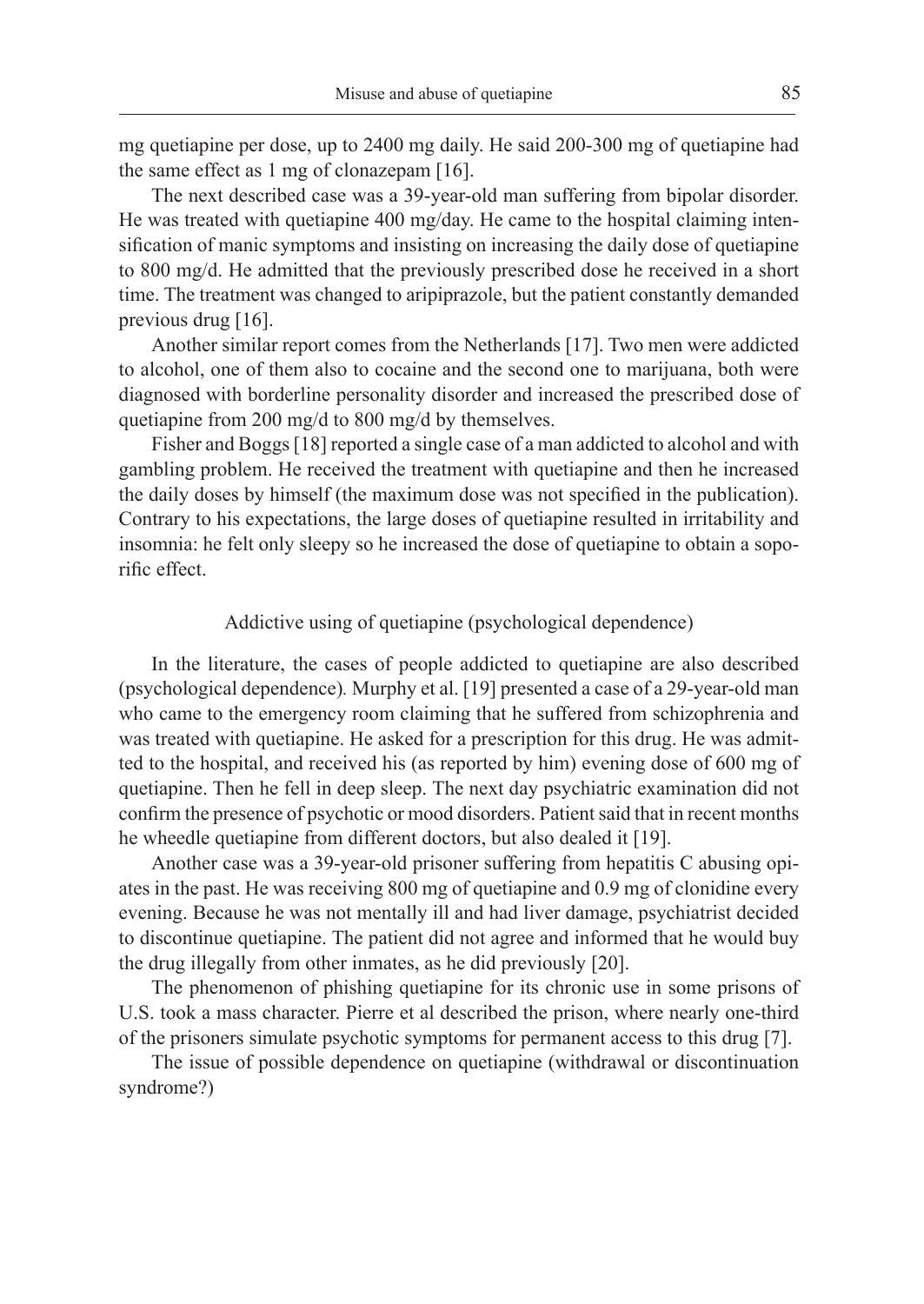The main biological symptoms of dependence are withdrawal symptoms and change (usually increase) of tolerance. There are several case reports of symptoms that occur as a result of withdrawal or rapid reduction of the dose of quetiapine.

Thurstone and Alahi described, in the year 2000, the case of a 21-year-old woman with schizophrenia treated with many drugs, including quetiapine at a dose of 300 mg/d with no improvement [21]. 20 hours after the last dose of quetiapine she experienced sweating and after next few hours, the other symptoms like dizziness, nausea, nervousness, and vomiting. Cardiovascular parameters were normal. After administration of 100 mg of quetiapine symptoms desapeared within an hour. The authors of this report called this status "a possible accident of quetiapine withdrawal syndrome."

A similar case has been interpreted by Kim and Staab [22], as "a quetiapine discontinuation syndrome". They described the 36-year-old patient with bipolar disorder who was receiving 100 mg of quetiapine only for sleep. Because she gained the weight the dose was reduced to half, however, as a result the next day the patient reported nausea, dizziness, headache and increased anxiety. The symptoms didn't disappear at 75 mg quetiapine/d, but after returning to the starting dose of 100 mg/d.

A similar case of "quetiapine withdrawal syndrome" was reported by Kohen and Kremen. The 65-year-old patient was receiving 400 mg of quetiapine because of schizophrenia [23]. Since the drug was ineffective the dose was gradually reduced over a week and replaced by risperidone. Two days after discontinuation of quetiapine patient experienced nausea and vomiting, increased blood pressure and reported anxiety. The symptoms disappeared at 100 mg of quetiapine. Although the authors used the term "withdrawal syndrome", they explained this phenomenon as a discontinuation syndrom.

The next described case was "reverse withdrawal dyskinesia associated with quetiapine" [24]. The patient was a 64-year-old man with bipolar disorder in euthymia phase, treated with lithium carbonate, valproate and 400 mg of quetiapine (for sleeping). Three days after the discontinuation of quetiapine asymetric, uncontrolled, choreoatetic movements of the body appeared, mainly in the back and limbs muscles. Dyskinesia in the face muscles and slurred speech was also observed. When quetiapine was introduced then gradually, dyskinesia disappeared completely after 5 days. In this case, the term "withdrawal" meant only the situation of drug withdrawal, not a withdrawal syndrome.

Ahmad and Prakash [25] described the case of woman with schizoaffective psychosis who 2 days before the intervention discontinued 400 mg/d of quetiapine. She came to the hospital because of the sudden appearance of "reversible hyperkinetic movements" in the face and hands muscle, ataxia and incoherent speech preventing anamnesis. She was first wrongly diagnosed with an alcoholic delirium, but after finding quetiapine in the urine that drug was introduced at the dose of 100 mg, which resulted in first easing and then disappearing of symptoms.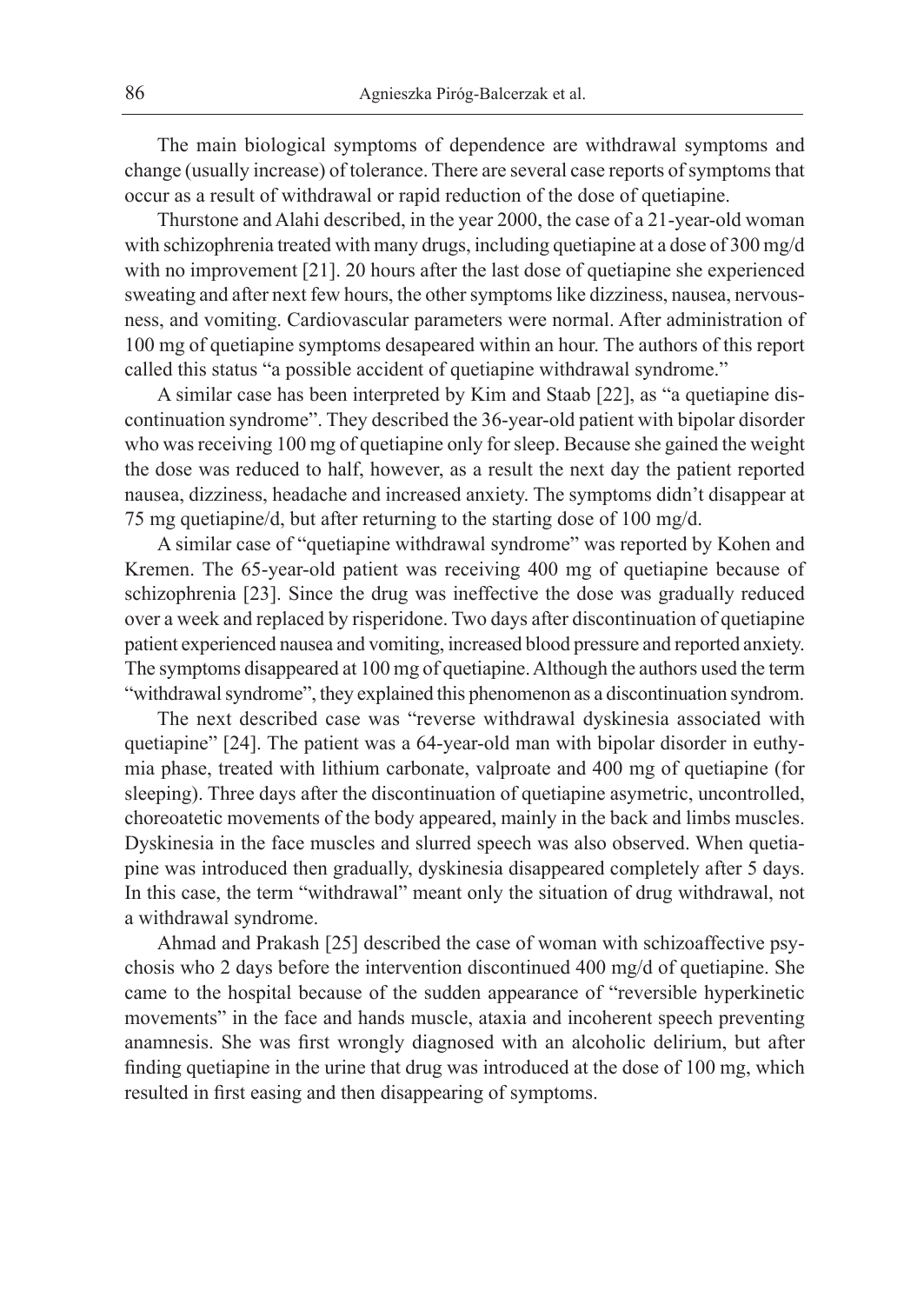Other authors have described patients who after discontinuation of quetiapine experienced nonspecific symptoms common in withdrawal syndromes as sleep disorders, irritability, nervousness, anxiety and headaches [16]. It should be noted that the definition of withdrawal syndrome emphasizes the need of finding the withdrawal symptoms specific to the substance. Thus, these symptoms are closer to "discontinuation syndrome" [22, 26] or "rebound symptoms". It was found that quetiapine has the greatest potential to trigger the discontinuation syndrome in between of atypical antipsychotic drugs [26].

The case reported by Yargica and Caferova [27] refers to the 37-year-old man addicted to alcohol. 100 mg of quetiapine, venlafaxine and naltrexone was ordered to him 17 months ago. Patient first increased the dose of quetiapine by himself, and then discontinue taking the drug. This resulted in flu-like symptoms like back pain, fatigue, dysphoria, and nervousness. These symptoms ceased when after the week he began to take quetiapine again. The patient confirmed that similar symptoms appeared when he tried to reduce gradually the dose of quetiapine. It has been observed to increase the daily dose to 600-700 mg of quetiapine/d, then decreased to 300 mg/d. The attempts to replace the quetiapine with long lasting formulation was unsuccessful because the patient had not experienced the expected rapid acting of the drug ("rush"). The authors ascertained the patient had all seven symptoms of dependence according to DSM-IV, but they did not referred to the need of determining the specificity of the quetiapine withdrawal syndrome.

While in the above-mentioned cases dependence diagnosis was based mainly on symptoms considered by the authors as "withdrawal" (although they were closer to the so-called discontinuation syndrome), whereas Chen et al [28] emphasized the other symptoms described by their case. They presented the case of a 59-year-old man suffering from bipolar disorder, who, because of depressive symptoms increased quetiapine to 2,400 mg/d, zolpidem to 600 mg/d and clonazepam to 20 mg /d by himself and took it for one year. Attempts to withdraw benzodiazepines resulted in the occurrence of typical symptoms of withdrawal. He tried to control these symptoms by increasing the dose of quetiapine from 800 to 2400 mg/d, besides, quetiapine improved his mood. Attempts to reduce the dose of quetiapine resulted in heart palpitations, anxiety, nervousness and sleep disorders. Return to large doses of quetiapine caused improvement in mood, anxiety and functioning. In the hospital he was treated for depression, chronic insomnia and detoxified with valproates, mirtazapine, clozapine, clonazepam and midazolam. After the positive outcome hospitalization the patient immediately went to different hospitals, where he received a large amount of quetiapine, zolpidem and clonazepam. The authors of the reports have drawn attention to symptoms such as: the search for the substance, withdrawal symptoms (rather non-specific), increase of tolerance and impaired social functioning, which are the criteria for substance dependence according to DSM-IV-TR.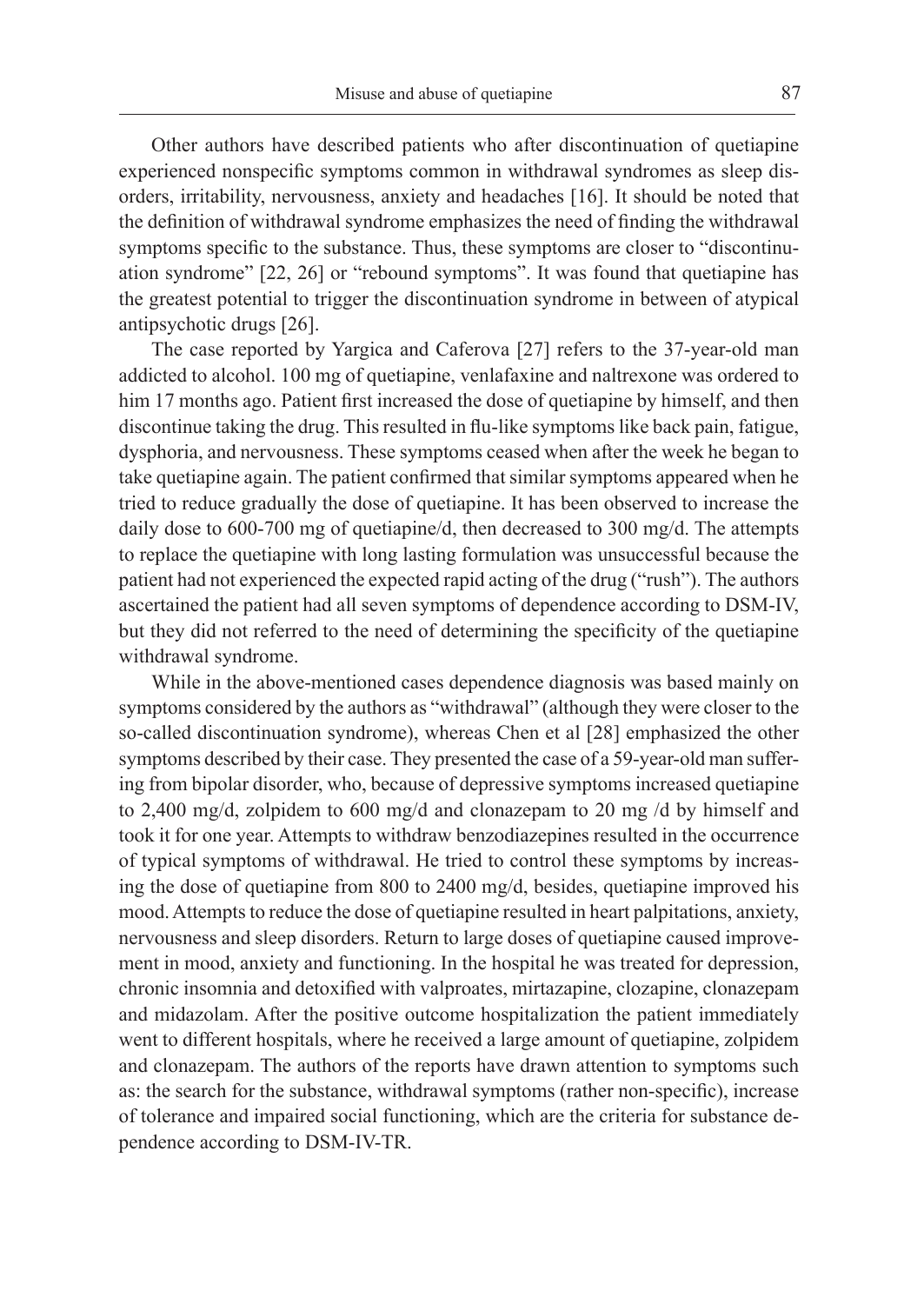Similarly, Murphy et al [19] quite briefly described the case of a 29-year-old man treated for schizophrenia with 600 mg of quetiapine per night. He gained the drug from many sources partially trading the drug, partially using it in high doses. The researches interpreted those behaviours as: searching for the substance, compulsive use of a substance and its illegal distribution. They called this phenomenon as "addictive potential of quetipine".

## Indirect evidence of potential for abusing quetiapine

In addition to clinical cases of misuse /abuse/ addictive use of quetiapine, the fact that quetiapine is commonly prescribed for indications other than for which it is registered (approximately 70% of all prescriptions) is striking [1-3]. This may be the result of not only versatile action on some of the common symptoms (e.g., restlessness, anxiety, insomnia), but also the result of the action similar to other substances of abuse potential.

In contrast to the psychotropic drugs of no or low potential for abuse, quetiapine got many colloquial names in addicts environments. In the U.S. the name of quetiapine, besides the brand name "Seroquel", is "quell", "Susie-Q", "baby-heroin", "Maq Ball", "Q-Ball" [5, 10, 12, 16, 29, 30]. The latter is intravenously administered combination of quetiapine and cocaine, where quetiapine is a replacement for heroin in another, often used mixture called "speedball". In Turkey one of the street names used for quetiapine is "yellow lake" [4]. In addition, the trade name of one of the quetiapine formulations in the U.S. is mentioned in the rap song along with other substances that cause addiction [31].

Drugs used for other than medical purposes usually have a higher price on the black market than in pharmacy. Quetiapine black market price in the United States is 3-8 dollars per one 25 mg tablet [31]. Tarasoff and Osti report that quetiapine is an easy to sell drug [32].

#### The objectives of the non-medical use of quetiapine

It seems that one of the main objectives of the use of quetiapine is coping with such symptoms as anxiety and insomnia [32]. Sometimes the effects surpass the expectations of doctors and patients "experience the best sleep in one's life", "deep sleep like a coma."

Close to dreaming states effects of quetiapine were reported. One report describes the person who experienced hallucinogenic effects after intravenous administration of quetiapine in combination with cocaine [10].

For some people, probably mostly alexithymic, the speed of quetiapine impact on the change of consciousness (so-called "kick", "departure") is more important than its specific action [32, 33]. That is why administrations guaranteeing its rapid operation are preferred.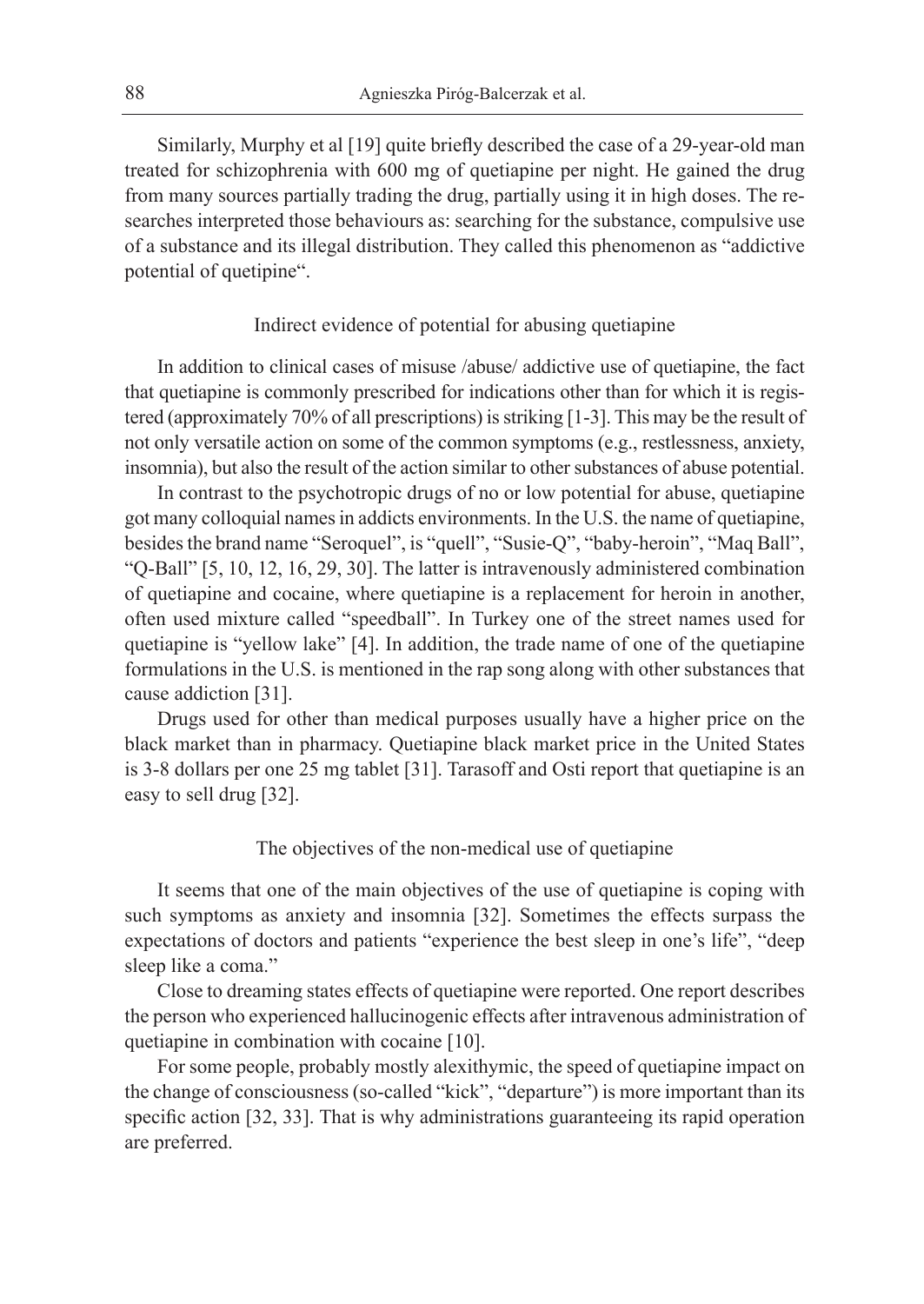For some addicted people expected stimulatory effects is associated not only with the specific action of the substance, but also with the very act of its administration (intravenously, intranasally) [33].

Factors predisposing to misuse, abuse and dependence of quetiapine

Besides the analysis of reported cases of misuse, abuse and dependence quetiapine, there are no studies on predisposing factors. However, that is characteristic that almost all reported cases concerned people abusing other substances in the past or being addicted to them [8-10, 12, 14, 20, 27, 28].

Descriptions of cases of improper admission or abuse of quetiapine are mainly related to men [7, 9-11, 16, 20]. Another high-risk population are prisoners and persons with criminal records [7, 9, 16, 20, 30], and in some prisons it is a widespread phenomenon [7].

These observations tend to special care when prescribing quetiapine to persons mentioned above. Meanwhile, people with risk factors for misuse / abuse / addicting use of quetiapine are the group where this drug is prescribed relatively often. While the knowledge about the addictive potential of barbiturates or benzodiazepines results in their cautious prescribing, especially to addicts, quetiapine, which is an attractive alternative because of its tranquilizing and hypnotics properties, is still prescribed without thoughts about its addictive potential. It can't be excluded that patients simulate the above symptoms (or even mental illness) to swindle quetiapine.

However, people who have symptoms of discontinuation the quetiapine appear to be a different group: they are mainly those who were treated with quetiapine because of serious mental illnesses, especially schizophrenia [21, 23, 25] and bipolar disorder [22, 24]. Sometimes the discontinuation syndrome occurred at low doses of quetiapine [21] and substance seeking typical for dependence is rare [34]. Mechanisms of discontinuation syndrome seem to be different then abusing of quetiapine [21].

Attempts to explain the mechanisms of misuse and abuse of quetiapine

The most probable hypothesis is sedative / anxiolytic effect of quetiapine [15, 18, 20]. Probably because of such an action quetiapine is often combined with stimulants (e.g. cocaine, amphetamines), as it reduces the symptoms of anxiety occurring after use of those substances. Comparing to other antipsychotics quetiapine has a relative high affinity for the histamine receptor H1 and probably because of this is more frequently used without prescription then other sedative antipsychotics as olanzapine or clozapine. In rodent studies administration of antihistamines increases release of dopamine in the ventral striatum just like other addictive substances, such as cocaine or morphine. Thus, quetiapine, just as antihistamines, may have reward properties,same as psychostimulant substances [35, 36, 37].Quetiapine has a dopaminolitic effect but comparing to other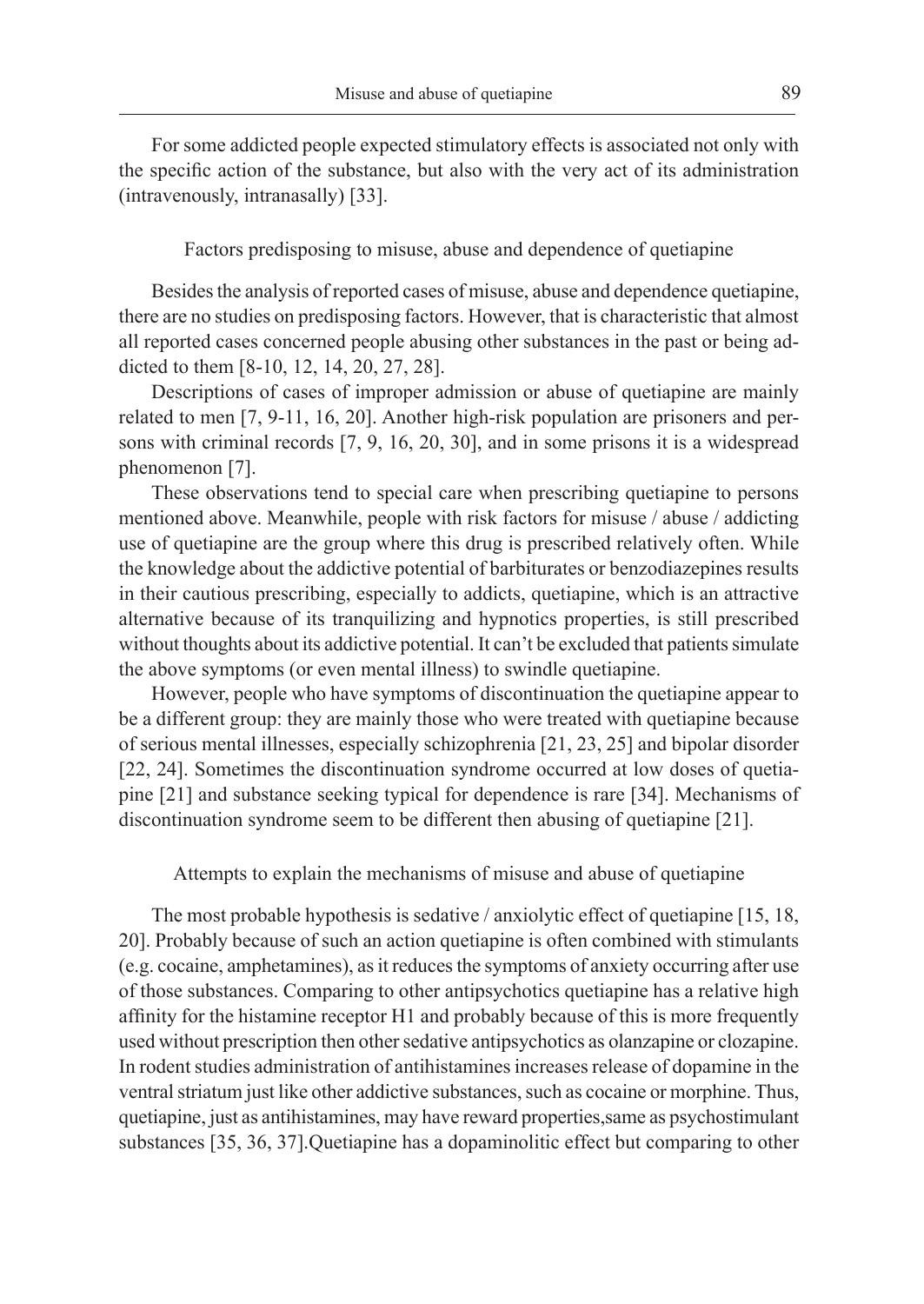antipsychotics it has weaker effect on D2 receptors and very rapidly disassociates from them [38]. This mechanism may indirectly explain the preferential use of quetiapine, and no other antipsychotic drugs. Other mechanisms leading to abuse are not excluded.

## Suggested practical recommendations

It is recommended to continue the systematic pharmacological and clinical researches on the abuse potential of quetiapine. The scale of misuse / abuse / dependence on quetiapine is unknown, but it seems to be much more common than it is reported.

The knowledge of specific risk groups (people abusing or dependent on other substances, particularly on many substances, people with personality disorders, prisoners and men) requires special care in prescribing quetiapine [15, 39] and then monitoring possible misuse / abuse / addicting use.

On the other hand, it should be highlighted that reports on abusing quetiapine come mainly from prisons and specific groups of patients, which limits the extrapolation of these conclusions to the general population.

There are opinions that prescribing quetiapine for indications other than registrated should be controlled [19, 39], and on Florida quetiapine may be prescribed only after well documented at least five unsuccessful treatment with other antipsychotic drugs [39]. Recoppa suggests that sustain quetiapine might have lower abuse potential [39].

The other opinions are less categorical. For example, Gugger and Cassagnoi do not suggest the restriction in prescribing low doses of quetiapine, but think that the knowledge that the drug is not as safe as previously reported should be spreaded [40].

Tcheremissine [41] is even more moderate. He believes that despite numerous, disturbing case reports concerning specific populations the researches on quetiapine potential for abuse are necessary and the solutions which don't limit the access for ill people to this drug should be offered.

Symptoms of discontinuation syndrome are related to different population: mainly patients chronically treated for schizophrenia and affective disorders. It should be noted, however, that the knowledge of the relatively largest potential for causing discontinuation syndrome between the atypical antipsychotics is not widespread [25]. In addition, in the presented cases, the discontinuation syndrome was atypical or non-specific and caused diagnostic difficulties or even errors [24], and thus delayed proper treatment.

#### **References**

1. Rowe DL. *Off-label prescription of quetiapine in psychiatric disorders*. J. Clin. Psychiatry 2005; 66(10): 1285–1288.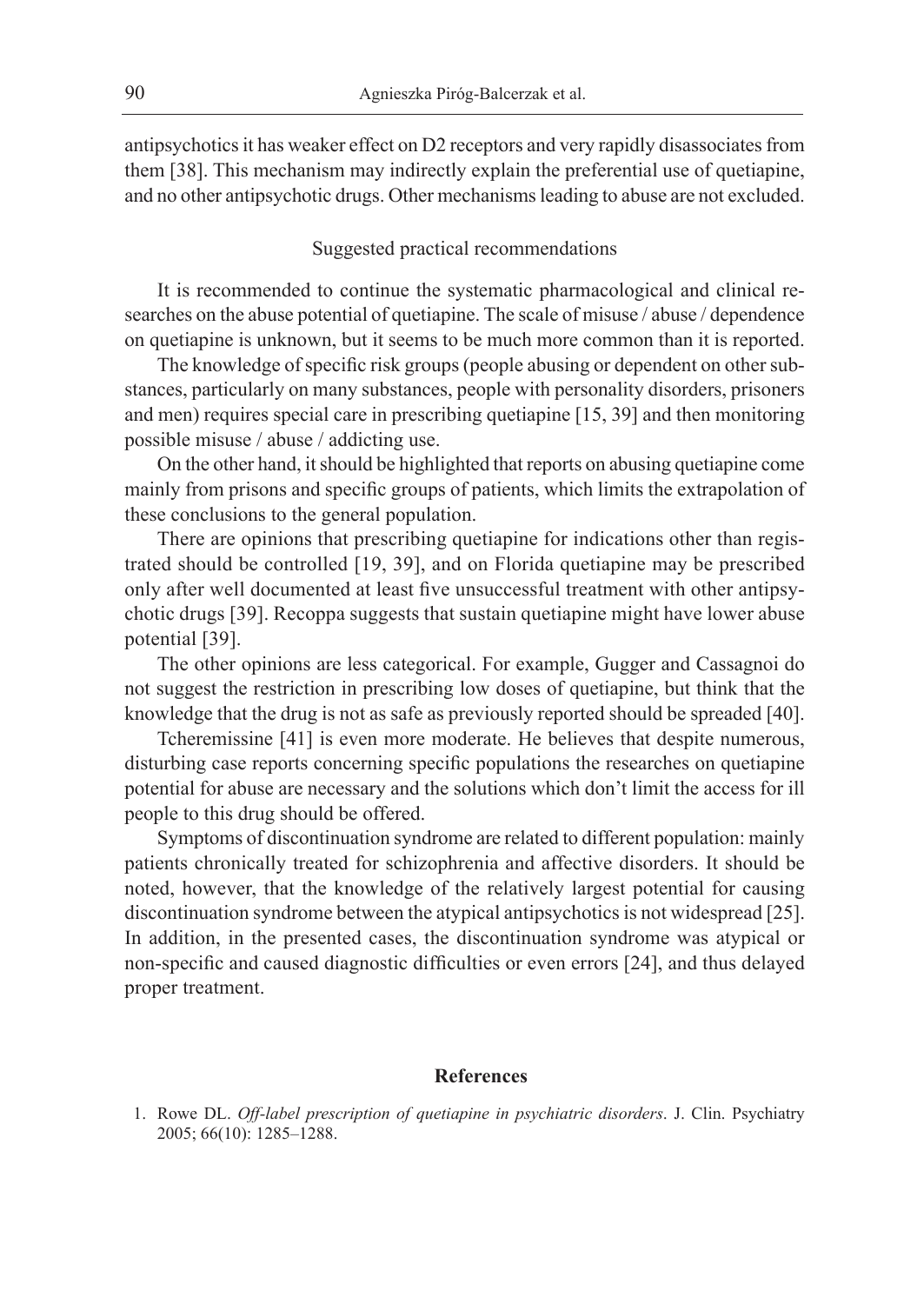- 2. Sankaranarayanan J, Pummala SE. *Antipsychotic use in adult ambulatory care visits by patients with mental health disorders in the United States, 1996-2003: National estimates and associatedfactors*. Clin. Ther. 2007; 29: 723–741.
- 3. Philip NS, Mello K, Carpenter LL, Tyrka AR, Price LH. *Patterns of quetiapine use in psychiatric inpatients: an examination of off-label use*. Ann. Clin. Psychiatry 2008; 20(1): 15–20.
- 4. Erdoğan S. *Quetiapine in substance use disorders, abuse and dependence possibility: a review*. Turk. Psikiyatri Derg. 2010; 21: 167–175
- 5. Hanley MJ, Kenna GA. *Quetiapine: Treatment for substance abuse and drug of abuse*. Am. J. Health Syst. Pharm. 2008; 65: 611–618
- 6. Malekshahi T, Tioleco N, Ahmed N, Campbell ANC, Haller D. *Misuse of atypical antipsychotics in conjunction with alcohol and other drugs of abuse*. J. Subst. Abuse Treat. 2014; 48(1): 8–12.
- 7. Pierre JM, Shnayder I, Wirshing DA, Wirshing WC. *Intranasal quetiapine abuse*. Am. J. Psychiatry 2004; 161: 1718–1719.
- 8. Morin AK. *Possible intranasal quetiapine misuse*. Am. J. Health Syst. Pharm. 2007; 64: 723–725.
- 9. Hussain MZ, Waheed W, Hussain S. *Intravenous quetiapine abuse*. Am. J. Psychiatry 2005;162: 1755–1756.
- 10. Waters BM, Joshi KG. *Intravenous quetiapine-cocaine use ("Q-Ball")*. Am. J. Psychiatry 2007; 164: 173–174.
- 11. Evren C, Karatepe HT, Aydn A. Alkolmadde bağimlilarinda ketiyapinin etkisi ve kötüye kullnimi: Olgu serisi ve gözden geçirme. Klinik Psikofarmacoloji Bülteni 2009; 19: 148–154.
- 12. Harida A, Kushon D, Gurmu S, Oluwabusi O. *Smoking quetiapine: A "MacBall"?* Prim. Psychiatry 2010; 17(9): 38–39.
- 13. Inciardi JA, Surrat HL, Kurtz SP, Cicero TJ. *Mechanisms of prescription drug diversion among drug-involved b- and street-based populations*. Pain Med. 2007; 8: 171–183.
- 14. McLarnon ME, Fulton HG, MacIsaac C, Barret SC. *Characteristics of quetiapine misuse among clients of a community-based methadone maintenance program*. J. Clin. Psychiatry 2012; 32(5): 721–722.
- 15. Paparrigopoulos T, Karaiskos D, Liappas J. *Quetiapine: another drug with potential for misuse? A case report.* J. Clin. Psychiatry 2008; 69: 162–163.
- 16. Reeves RR, Brister JC. *Additional evidence of the abuse potential of quetiapine*. South. Med. J. 2007; 100: 834–836.
- 17. Galyuk TM, de Backer G, de Jong CAJ, Beers E, Loonen AJM. *Misbruik van quetiapine. Tweeversaafde patiënten met een borderlinepersoonlijkheidsstoornis*. Ned. Tijdschr. Geneeskd. 2009; 153: B102.
- 18. Fischer BA, Boggs D. *The role of antihistaminic effect in the misuse of quetiapine: A case reportand review of the literature*. Neurosci. Biobehav. Rev. 2010; 34: 555–558.
- 19. Murphy D, Bailey K, Stone M, Wirshing WC. *Addictive potential of quetiapine*. Am. J. Psychiatry 2008; 165: 918–918.
- 20. Pinta ER, Taylor RE. *Quetiapine addiction?* Am. J. Psychiatry 2007; 164: 1745–1745.
- 21. Thurstone CC, Alahi P. *A possible case of quetiapine withdrawal syndrome*. J. Clin. Psychiatry 2000; 61: 602–603.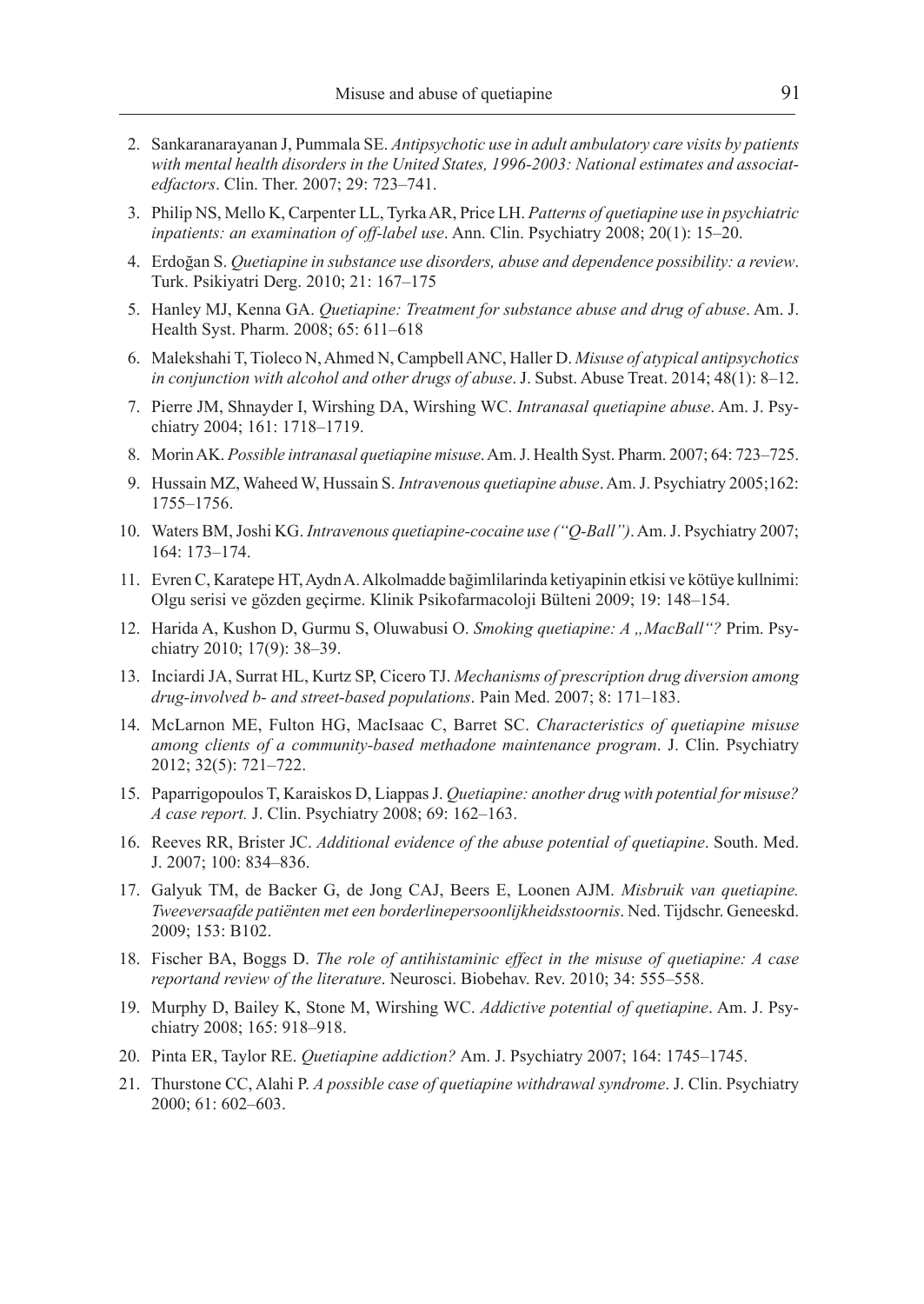- 22. Kim DR, Staab JF. *Quetiapine discontinuation syndrome*. Am. J. Psychiatry 2005; 162(5): 1020–1020.
- 23. Kohen I, Kremen NA. *Case report of quetiapine withdrawal syndrome in a geriatric patient*. World J. Biol. Psychiatry 2009; 10: 985–986.
- 24. Michaelides C, Thakore-James M, Durso R. *Reversible withdrawal dyskinesia associated with quetiapine*. Mov. Disord. 2005; 20: 769–770.
- 25. Ahmad MT, Prakash KM. *Reversible hyperkinetic movement disorder associated with quetiapinewithdrawal*. Mov. Disord. 2010; 25(9): 1308–1309.
- 26. Mullins CD, Obeidat NA, Cuffel BJ, Nardzay J, Loebel AD. *Risk of discontinuation of atypical antipsychotic agents in the treatment of schizophrenia*. Schizophr. Res. 2008; 98: 8–15.
- 27. Yargic I, Caferov C. *Quetiapine dependence and withdrawal: A case report*. Subst. Abuse 2011;32: 168–169.
- 28. Chen CY, Shiah IS, Lee WK, Kuo SC, Huang CC, Wang TY. *Dependence on quetiapine in combination with zolpidem and clonazepam in bipolar depression*. Psychiatry Clin. Neursci. 2009; 63(3): 427–428.
- 29. Sansone RA, Sansone LA. *Is Seroquel developing an illicit reputation for misuse/abuse?* Psychiatry (Edgemont) 2010; 7(1): 13–16.
- 30. Keltner NL, Vance DE. *Incarcerated care and quetiapine abuse*. Persp. Psychiatr. Care 2008; 44(3): 202–206.
- 31. http://www.lyrster.com/come-back/oxycotton-zany-bars/artists.letssingit.com/lil-wyte-lyricsoxycotton-x1dsg8z [access 28.01.2015]
- 32. Tarasoff G, Osti K. *Black market value of antipsychotics, antidepressants and hypnotics in Las Vegas, Nevada*. Am. J. Psychiatry 2007; 164: 350–350.
- 33. Anand SJ, Habrat B, Sut M, Korolkiewicz R. *Nadużywanie substancji teoretycznie bez znanego potencjału uzależniającego – przegląd przypadków*. Przegl. Lek. 2009; 66: 290–292.
- 34. Twaites BR, Wilton LV, Shakir SA. *The safety of quetiapine: results of a post-marketing surveillance study on 728 patients in England*. J. Psychopharmacol. 2007; 21: 392–399.
- 35. Bergman J, Spealman RD. *Some behavioral effects of histamine H1 antagonists in squirrel monkeys*. J. Pharmacol. Exp. Ther. 1986; 239(1):104–110.
- 36. Halpert AG, Olmstead MC, Beninger RJ. *Mechanisms and abuse liability of the anti-histaminedimenhydrinate*. Neurosci. Biobehav. Rev. 2002; 26(1): 61–67.
- 37. Suzuki T, Takamori K, Misawa M, Onodera K. *Effects of the histaminergic system on the morphine-induced conditioned place preference in mice*. Brain Res. 1995; 675(1–2): 195–202.
- 38. Horacek J, Bubenikova-Valesova V, Kopecek M. *Mechanism of action of atypical antipsychotic drug and the neurobiology of schizophrenia*. CNS Drugs 2006; 20: 389–409.
- 39. Recoppa L. *Less abuse potential with XR formulation of quetiapine?* Am. J. Addict. 2010;178– 178.
- 40. Gugger JJ, Manouchkathe C. *Low-dose quetiapine is not a benign sedative-hypnotic agent*. Am. J. Addict. 2008; 17: 454–455.
- 41. Tcheremissine OV. *Is quetiapine a drug of abuse? Reexamining the issue of addiction*. Expert Opin. Drug Safety. 2008; 7(6): 739–748.